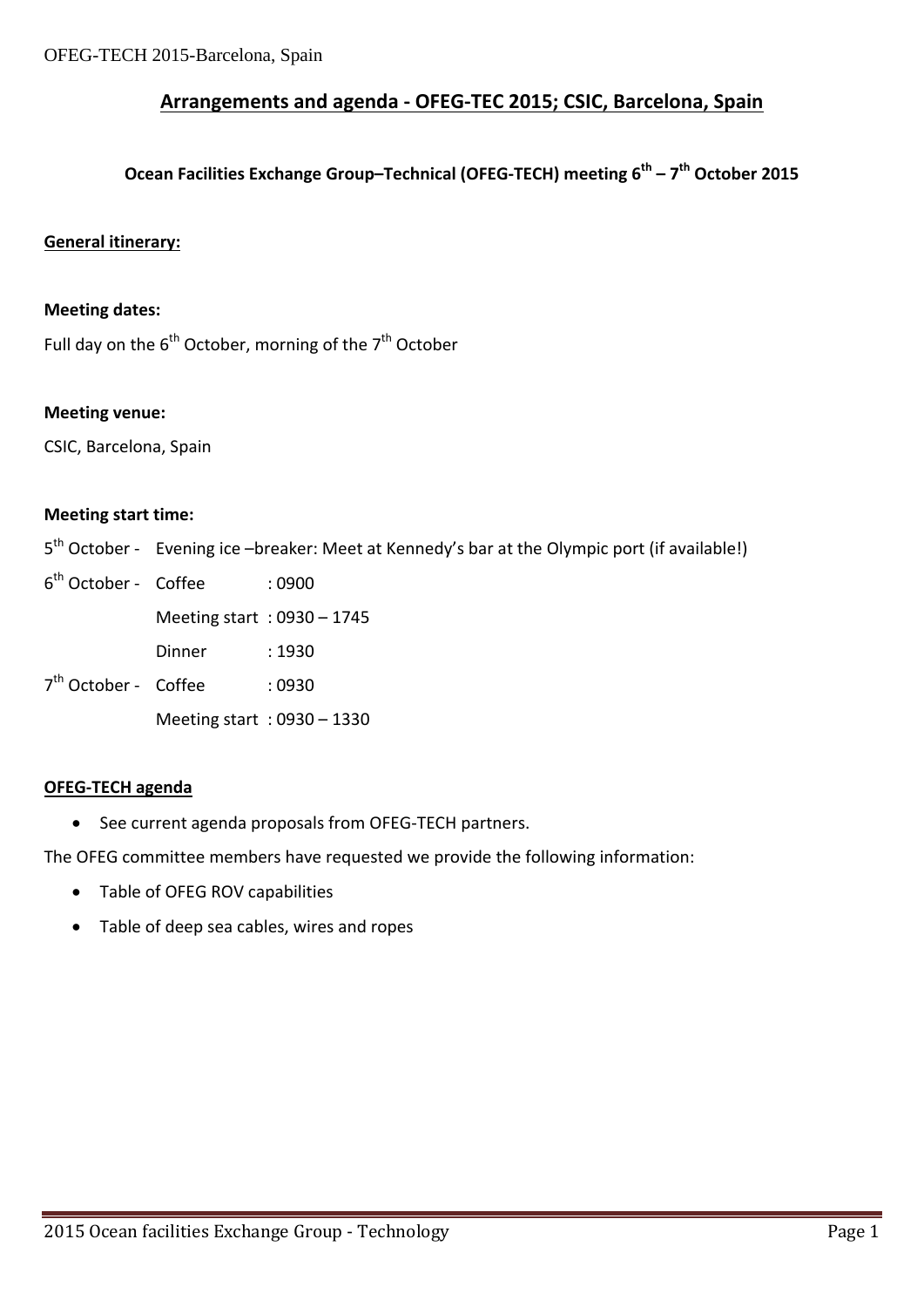## **Draft agenda items:**

## **Tuesday 6th October**

| <b>Time</b> | <b>Item</b>                                                                                                                        | Person                       |
|-------------|------------------------------------------------------------------------------------------------------------------------------------|------------------------------|
| 0930        | Welcome & Introductions:                                                                                                           | Colin Day<br>Pablo Rodriguez |
| 1000        | NERC, NOC: What's new! (New equipment, points of interest for OFEG-TECH)                                                           | Colin Day                    |
| 1030        | CSIC: What's new! (New equipment, points of interest for OFEG-TECH)                                                                | ?                            |
| 1100        | IFREMER: What's new! (New equipment, points of interest for OFEG-TECH)                                                             | <b>Marc Nokin</b>            |
| 1130        | Coffee break                                                                                                                       |                              |
| 1200        | Germany: What's new! (New equipment, points of interest for OFEG-TECH)                                                             | ?                            |
| 1230        | IMR: What's new! (New equipment, points of interest for OFEG-TECH)                                                                 | ?                            |
| 1300        | Discussion                                                                                                                         | Group                        |
| 1330        | Lunch                                                                                                                              |                              |
| 1430        | NIOZ: What's new! (New equipment, points of interest for OFEG-TECH)                                                                | <b>Marck Smit</b>            |
| 1500        | Development of a table of OEG partners ROV capabilities for discussion to assist<br>OFEG programming: Brief discussion and review. | Proposed by OFEG             |
| 1530        | Web based programme planning system:<br>Overview of new NERC/NIOZ web based programme planning system                              | Jon Short                    |
| 1600        | 15 minute break                                                                                                                    |                              |
| 1615        | Seismic EIA organisation between OFEG partners:                                                                                    | Proposed:                    |
|             | Discuss the launch of a work-group/workshop to develop seismic survey EIA issues.<br>OEM/EM cable & rope terminations:             | <b>Cecile Ducatel</b>        |
| 1645        | Experiences with OEM and EM rope terminations and operation.                                                                       | <b>Marck Smit</b>            |
| 1715        | Joint AUV operations:<br>AsterX in Hispania (Part 2). Ifremer-CSIC cooperation for joint AUV operations.                           | Pablo Rodriguez              |
| 1745        | Meeting finish                                                                                                                     |                              |
|             | Dinner 1930                                                                                                                        |                              |